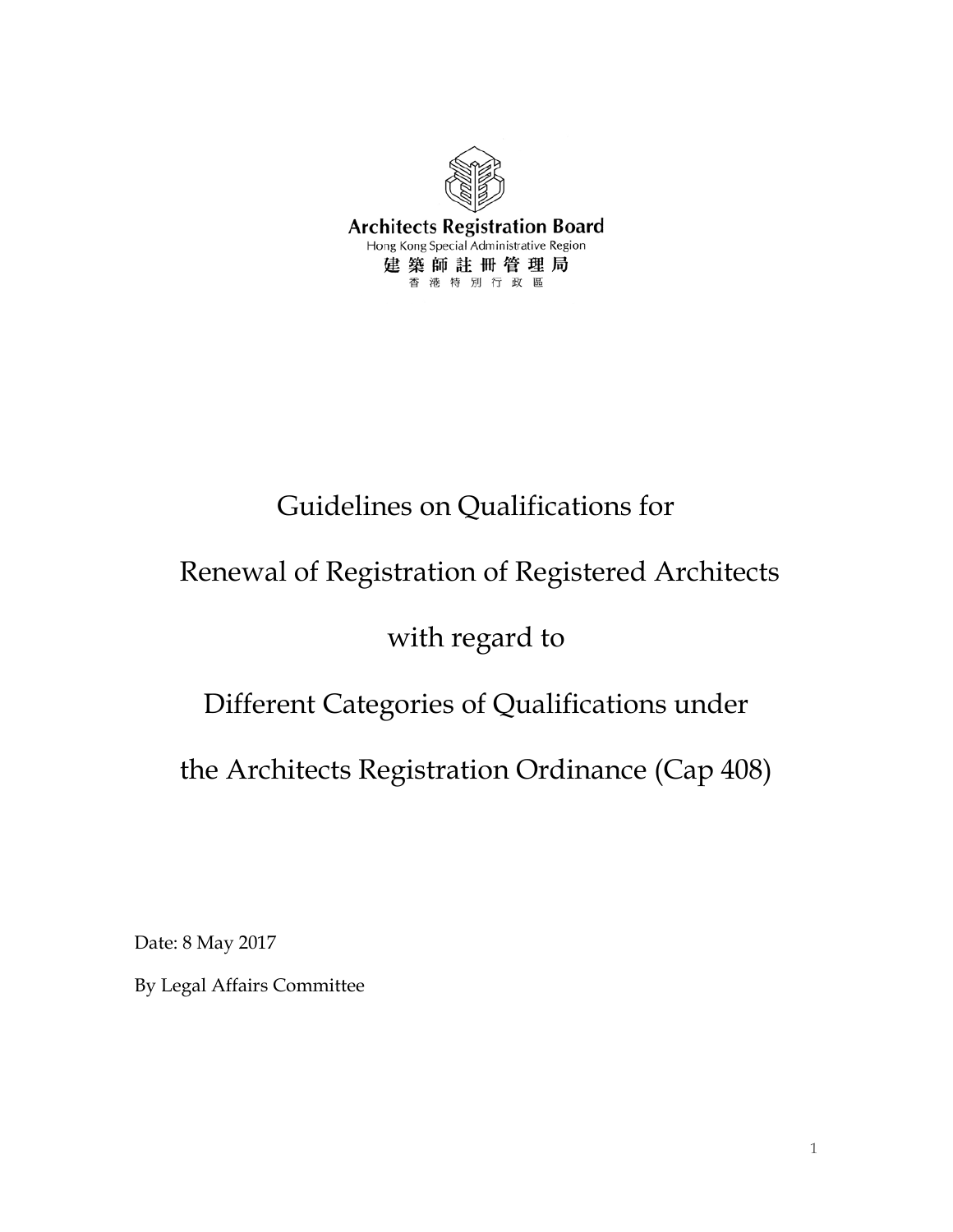## **Contents:**

| <b>Item</b> | Descriptions                                                                                                                                                                                           | Page      |
|-------------|--------------------------------------------------------------------------------------------------------------------------------------------------------------------------------------------------------|-----------|
| A.          | <b>Background and Introduction</b>                                                                                                                                                                     | $3 - 6$   |
| <b>B.</b>   | Guidelines on Qualifications for Renewal of Registration of<br>Registered Architects with regard to different Categories of<br>Qualifications under the Architects Registration Ordinance<br>(Cap 408) | $7 - 12$  |
| C.          | Appendix 1: Flow-Chart                                                                                                                                                                                 | 13        |
| D.          | <b>Appendix 2: Categories of Qualifications</b>                                                                                                                                                        | $14 - 16$ |
| E.          | Appendix 3: Documents and Fees Required for Submission<br>of Application                                                                                                                               | $17 - 18$ |
| F.          | Appendix 4: Reference for Relevant Professional Experience<br>and CPD Engagements                                                                                                                      | $19 - 20$ |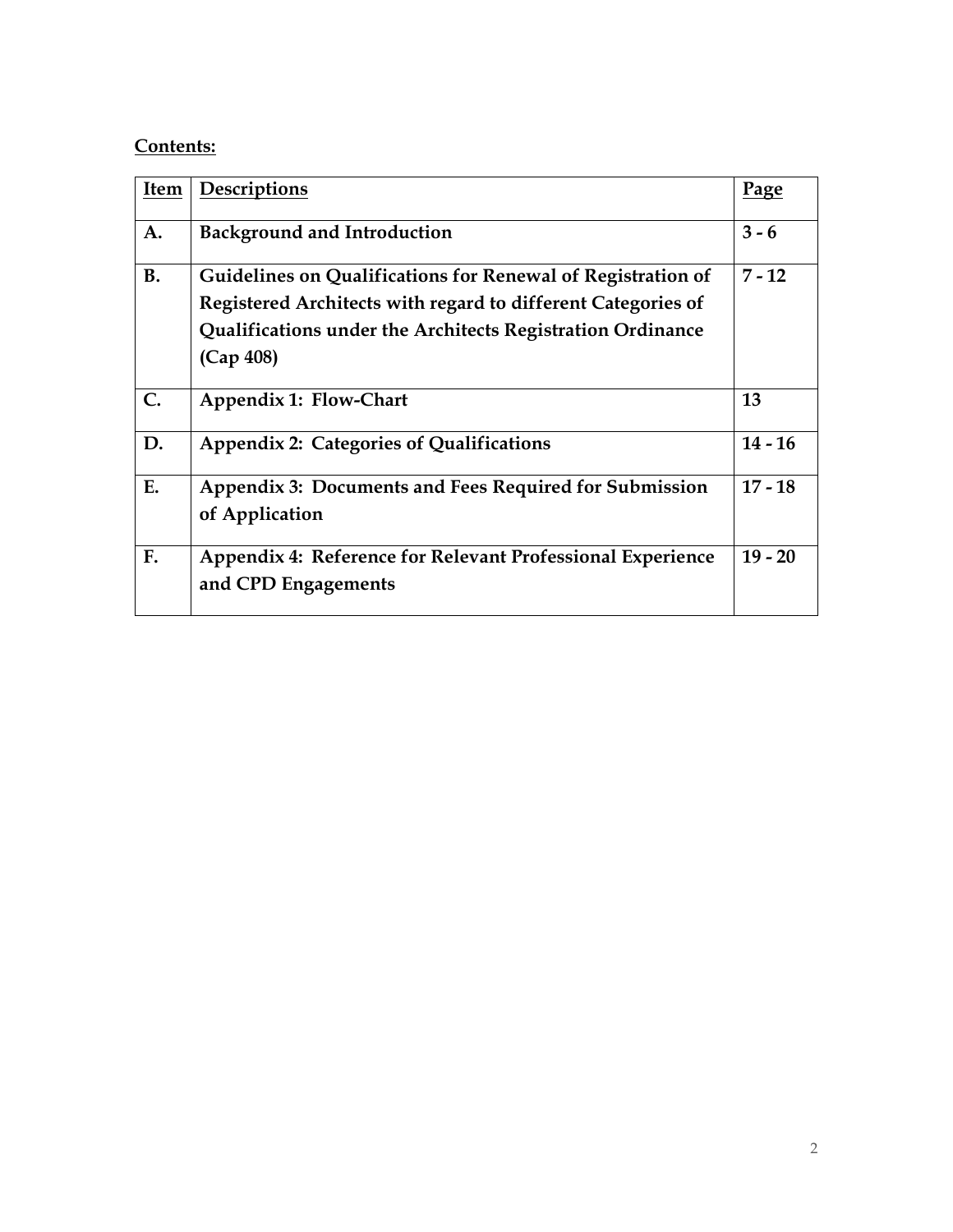#### **A. Background and Introduction**

1. Section 16 of the Architects Registration Ordinance (Cap 408) (the "**Ordinance**") entitles "**Expiry of registration and renewal**", which sets the time for the expiry of registration of a Registered Architect ("**RA**") and lays down the provisions in relation to the renewal thereof. Section 16(5) provides that: "The Board [i.e. Architects Registration Board or the Board] may reject an application for renewal if it is satisfied that the applicant does not continue to comply with the requirements for registration set out in Section 13 [of the Ordinance]". In addition to the requirements set out under sub-Sections 13(1)(b)-(f), Section 13(1)(a) of the Ordinance provides that the Board shall not register a person as a registered architect unless he/she (i) is a member of the Institute [i.e. **the Hong Kong Institute of Architects/HKIA**]; or (ii) is a member of an architectural body the membership of which is accepted by the Board as being **of a standard not less than that of a member of the Institute** [emphasis added]; or (iii) has passed such examinations in architecture and other subjects and has received such training and experience as the Board may accept, either generally or in a particular case, as a qualification **of a standard not less than that of a member of the Institute**. As provided under Sections  $13(1)(a)(ii)$  and  $13(1)(a)(iii)$  of the Ordinance respectively, for registration relying on either the membership of architectural body (other than the Institute) (Section  $13(1)(a)(ii)$ ) or the relevant examination, training and experience as a qualification (Section  $13(1)(a)(ii)$ ), the standard of such membership or qualification has to be accepted by the Board as being "**not less than that of a member of the Institute**". In order to maintain the registration system under the Ordinance at a prominent professional standard, the Board has been adopting and will continue to adopt a meticulous and cautious approach in considering and scrutinizing the membership (per Section 13(1)(a)(ii) of the Ordinance) and the qualification by way of the relevant examination, training and experience (per Section 13(1)(a)(iii) of the Ordinance) before they are accepted by the Board as being of a standard "**not less than that of a member of the Institute**". By virtue of the provision of Section 16(5) of the Ordinance, such approach has also been and is still being adopted by the Board in handling renewal of registration of RAs.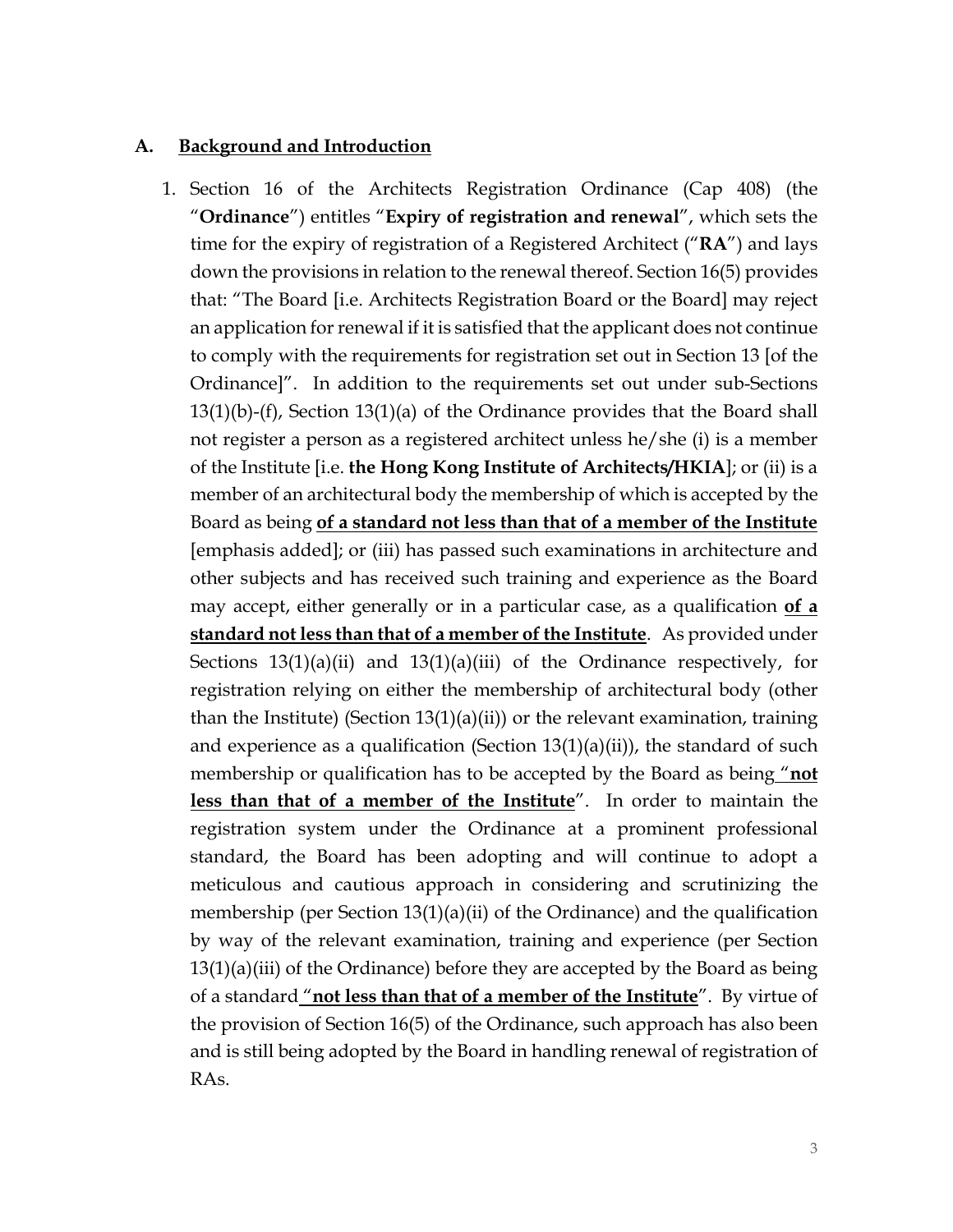2. (a) On considering and scrutinizing the relevant membership of architectural body (other than the Institute) under Section 13(1)(a)(ii), the Board would consider whether the membership of such architectural body, as submitted by the applicant, possesses a standard not less than that of the membership of the Institute. The Board may consider, including but not limited to, the prerequisite subjects of examination, training and experience for becoming a member of such architectural body and compare them with the subjects of examination, training and experience required for becoming a member of the Institute at the time of renewal of registration.

(b) On considering and scrutinizing the relevant qualification under Section 13(1)(a)(iii), the Board would consider whether the qualification of having the relevant examination, training and experience, as submitted by the applicant, possesses a standard not less than that of a member of the Institute. The Board may consider, including but not limited to, the date, nature and subjects of the relevant examination passed and training and experience received by the applicant and compare them with the subjects of examination, training and experience required for becoming a member of the Institute at the time of renewal of registration.

- 3. To uphold the professional quality of all RAs, the Board generally recognizes the necessity and importance of **Continuing Professional Development** ("**CPD**") for each RA to maintain himself/herself to be "**competent to practise as an architect**" (Section 13(1)(e) of the Ordinance refers) and "**a fit and proper person to be registered<sup>"</sup>** (Section 13(1)(f) of the Ordinance refers). Requirements under Sections 13(1)(e) and 13(1)(f) are both some of the prerequisite requirements for renewal of registration as RA under the Ordinance to the satisfaction of the Board.
- 4. On 9 March 2006, taking into account the "Mandatory Continuing Professional Development" for HKIA members that had been successfully implemented since 2005, the Board issued a letter to all RAs with a view to providing a set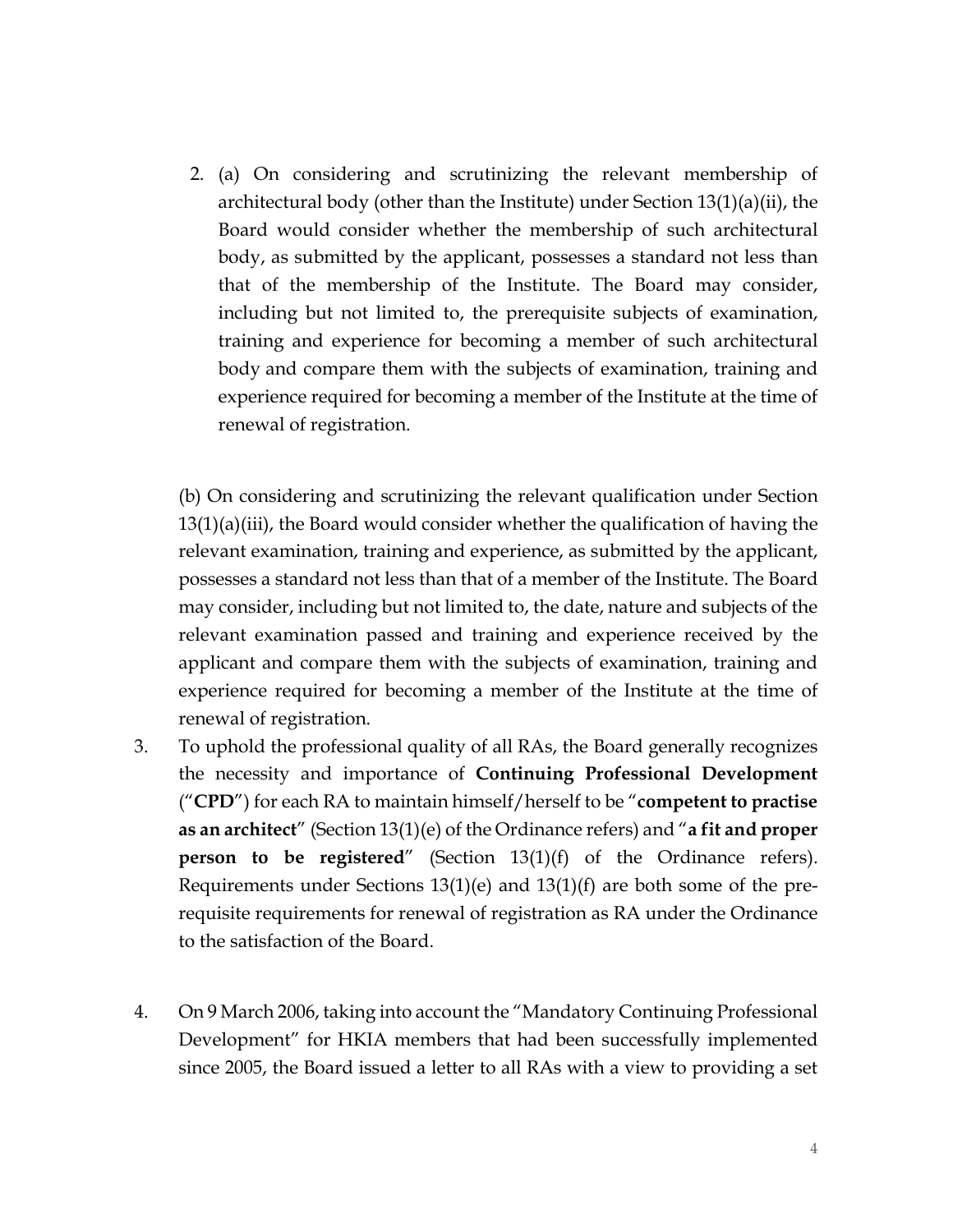of clear and succinct guidelines for the application for renewal of registration by non-HKIA members under Section 13(1)(a)(iii) of the Ordinance.

- 5. With regards to the differences between cases of renewal of registration encountered by the Board during the past ten years, the Board, on the advice of its **Legal Affairs Committee** ("**LAC**"), sets up guidelines (the "**Guidelines**") to provide general guidance for RAs to apply for renewal of registration regarding Section 13(1)(a) of the Ordinance. The **Registration Committee** ("**RC**") of the Board should refer to the Guidelines when considering the applications from RAs with respect to different Categories of Qualifications (please refer to Appendix 2) held by the RAs when they apply for renewal of registration.
- 6. An integrated flow-chart for RAs to apply for renewal of registration and for the RC to process the application for renewal of registration under the Ordinance is attached as Appendix 1 for general information.
- 7. The Guidelines are intended to be practical and user-friendly for the RC to consider each application for renewal of registration from RAs, and for each RA to apply for his/her renewal of registration, with reference to different Categories of Qualifications. For the avoidance of doubt, the Board is provided with statutory powers to approve or reject any application for renewal of registration for RAs at its discretion and nothing herein shall prejudice the said statutory powers of the Board.
- 8. The Guidelines are set out as follows:

| Step 1: | <b>Submission of Application</b><br>(by RA)                                                                         |
|---------|---------------------------------------------------------------------------------------------------------------------|
| Step 2: | <b>Checking Documents and Segregation of Categories</b><br>(by the secretariat of the Board (the "ARB Secretariat") |
|         | Step 3A, 3B & 3C: Review of Application<br>(by the ARB Secretariat and the RC)                                      |
| Step 4: | Recommendation of RA's Application to the Board                                                                     |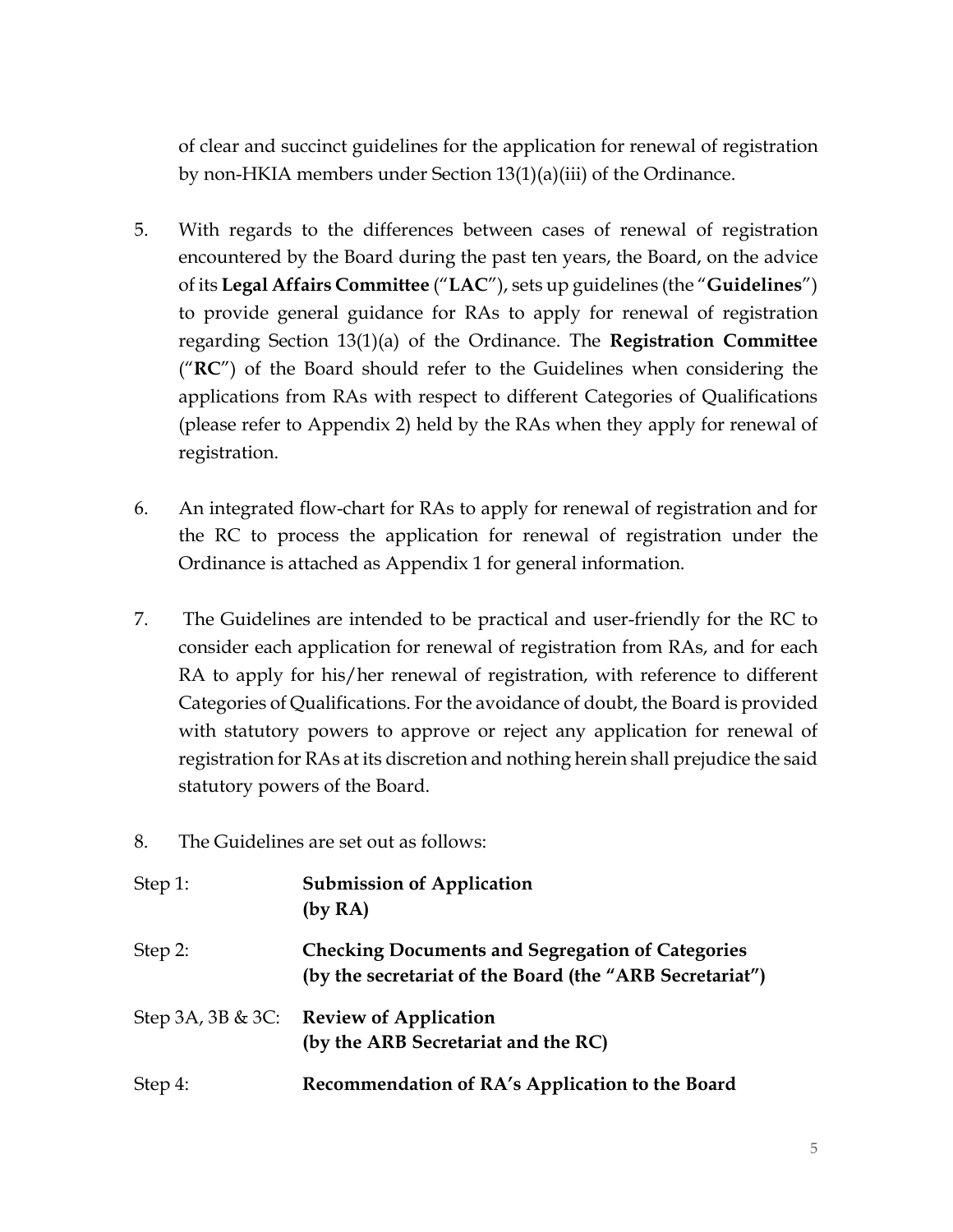**(by the RC)**

Step 5: **Consideration and Decision of Acceptance or Refusal of RA's Application (by the Board)**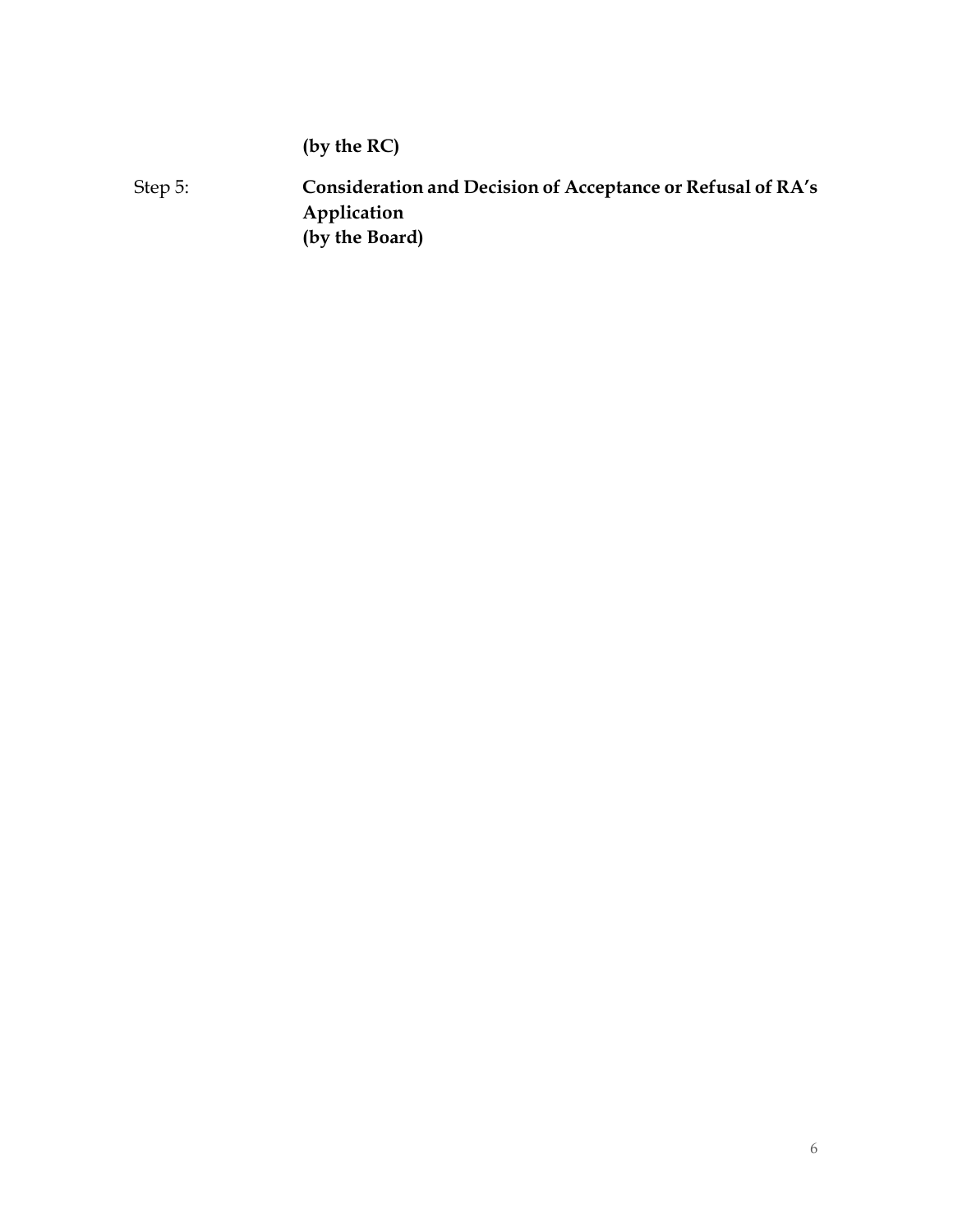# **B. Guidelines on Qualifications for Renewal of Registration of Registered Architects (RAs) under the Ordinance**

To ensure that the Guidelines are practical and user-friendly, the renewal process will be set out in various steps, which are systematically integrated, for RA to apply for his/her renewal of registration and for the RC to consider and review the different Categories of Qualifications as appropriate. Please refer to **Appendix 1** for the "**Flow-Chart**" showing the working of various steps diagrammatically.

## **Step 1** – **Submission of Application (by RA)**

Procedures to be taken by RA for application for renewal of registration under the Ordinance (**Section 16(1) - (3)** of the Ordinance referred to)

### Action:

- The RA should identify the Category of Qualification for which his/her application will fall under, with reference to the "**Categories of Qualifications**" as stated in **Appendix 2**.
- The RA should complete, sign and submit the application form prescribed by the Board together with payment of fee(s) and the required supporting documents as stated in Appendix 3 according to the corresponding Category of Qualification to the Board for processing before the deadline for renewal of registration.

**Step 2** – **Checking Documents and Segregation of Categories (by the ARB Secretariat)**

Procedures to be taken by the ARB Secretariat on application for renewal of registration by RA under the Ordinance (**Section 16(1) – (3) and Section 16(5)** of the Ordinance referred to)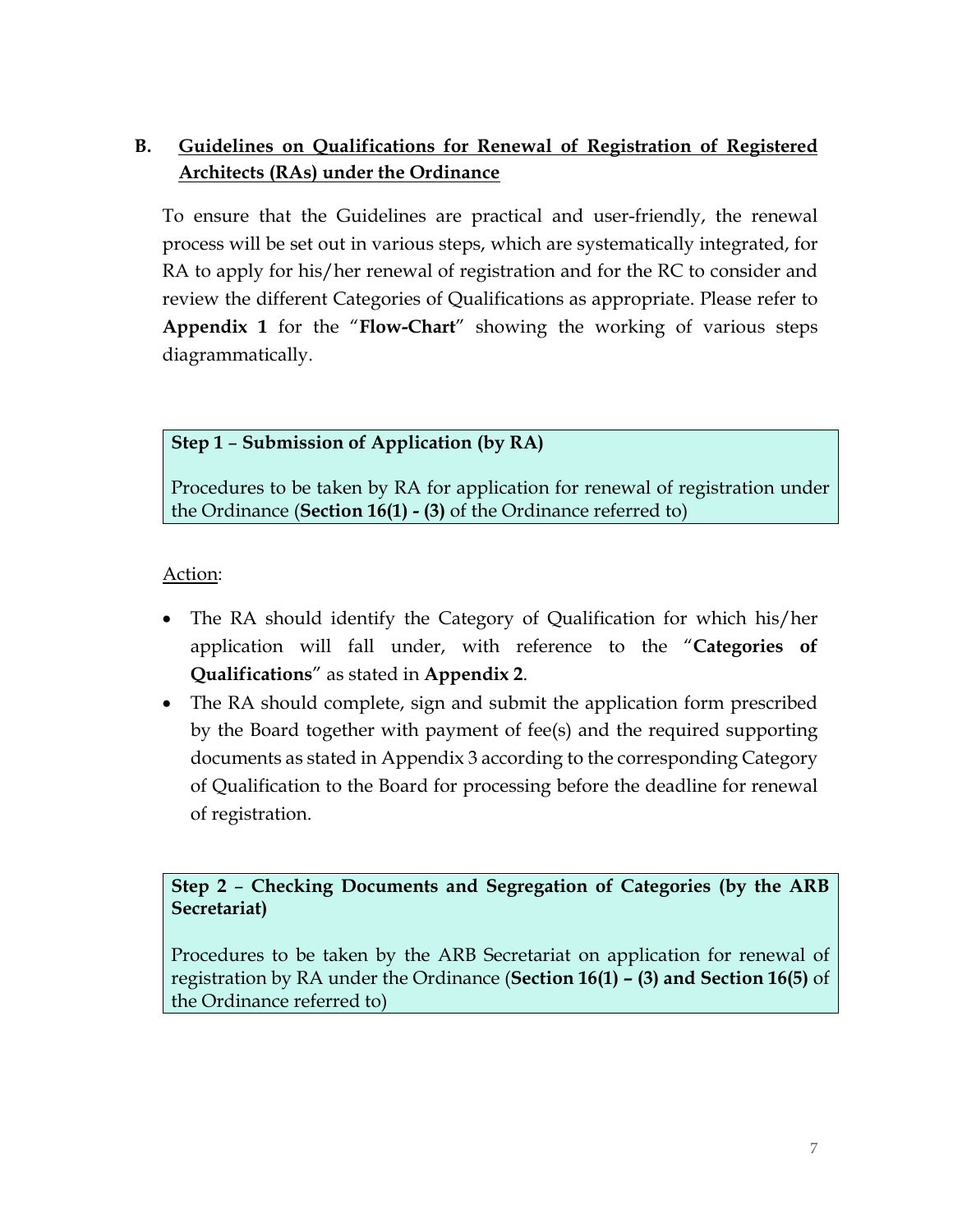#### Action:

- The ARB Secretariat would check all the documents submitted by the RA to make sure that all the required information, documents and fee(s) for processing the renewal of registration have been submitted with the application. The ARB Secretariat may request the RA to provide supplementary information and/or supplementary documents, if necessary.
- Based on the documents and information submitted by the RAs and preliminarily scrutinized by the ARB Secretariat, the ARB Secretariat would segregate the applications into different categories according to the Categories of Qualifications as stated in Appendix 2. The ARB Secretariat would then report and submit all the applications to the RC for review, consideration and processing.

### **Step 3A** – **Review of Application (by the RC with assistance of the ARB Secretariat)**

For RAs under Categories 1, 2 and 3, who are current members of the Institute when applying for renewal of registration (**Section 13(1)(a)(i)** of the Ordinance referred to)

- On the basis that the RA claims that he/she currently possesses the membership of the Institute, the ARB Secretariat would check and verify the validation of the RA's membership of the Institute and the CPD engagements completed by him/her as required by the Institute, and then report the findings to the RC.
- The RC would examine and review the documents and information submitted by each RA and the findings reported by the ARB Secretariat for each application so as to check whether, for the purpose of renewal of registration and pursuant to Section 16(5) of the Ordinance, the RA continues to comply with the requirements as stipulated under **Section 13** of the Ordinance.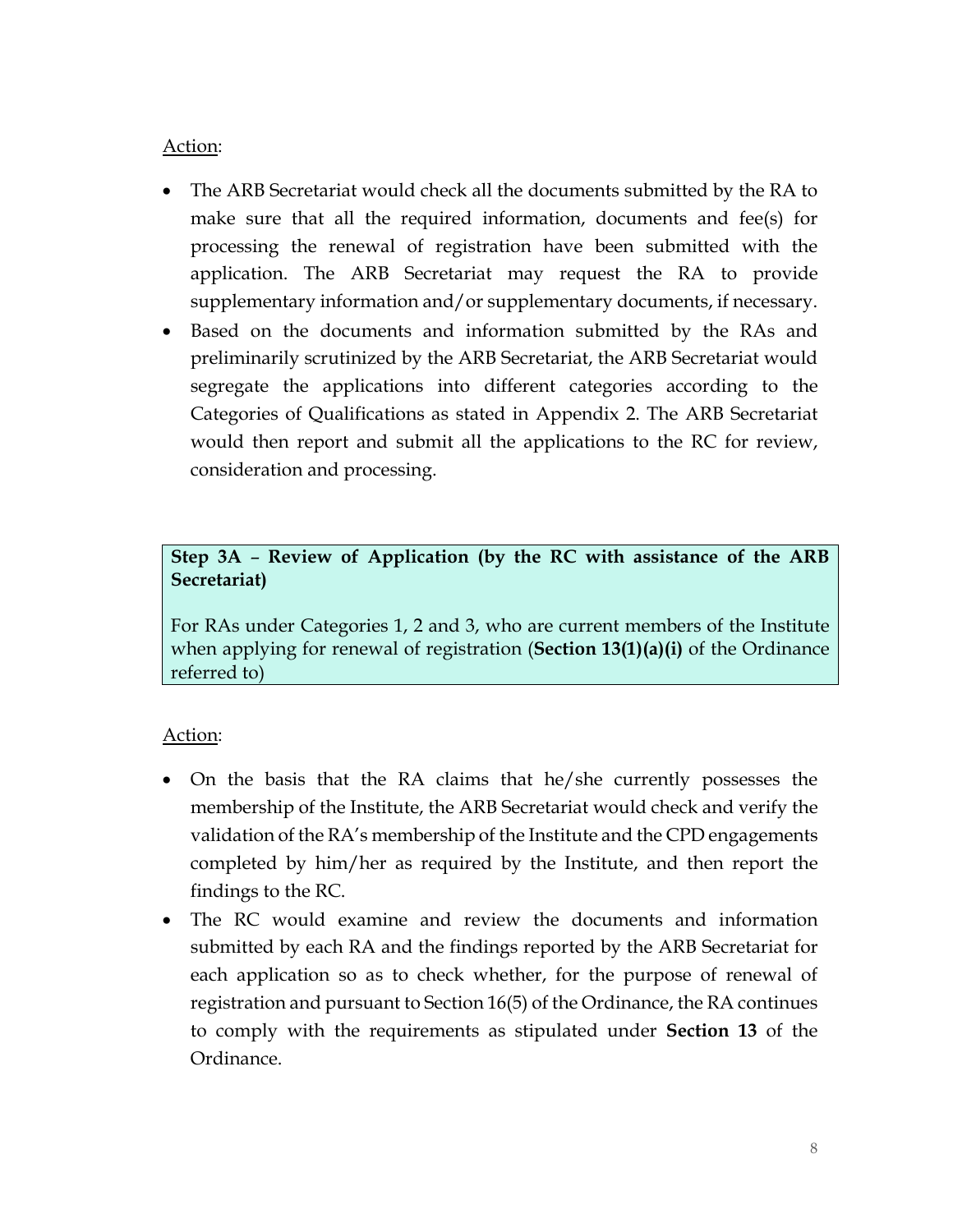## **Step 3B** – **Review of Application (by the RC with assistance of the ARB Secretariat)**

For RAs under Categories 1A, 2A and 3A, who are current members of architectural bodies, the membership of which is accepted by the Board as being of a standard not less than that of a member of the Institute, when applying for the renewal of registration (**Section 13(1)(a)(ii)** of the Ordinance referred to)

- On the basis that the RA claims that he/she currently possesses the membership of an architectural body, the membership of which is accepted by the Board as being of a standard not less than that of a member of the Institute and has submitted all necessary supporting documents to prove the same, the Board (or its RC or the ARB Secretariat) may demand and/or request the RA to authorize the Board (or its RC or the ARB Secretariat) in writing to verify his/her membership with the named architectural body. The Board (or its RC or the ARB Secretariat) would check and verify the supporting documents regarding the validation of the RA's membership with the architectural body, if necessary, and then report to the RC.
- The ARB Secretariat would also check and verify the record of CPD engagements of the RA in the last 12 months, including CPD engagements as accepted by the Institute or such architectural bodies recognized by the Board or such CPD engagements as accepted by the Board (please see Appendix 4) and request the RA to supplement any supporting documents and/or information in relation to his/her CPD engagements in the last 12 months, if necessary.
- The RC would examine and review the documents and information submitted by each RA and the findings reported by the ARB Secretariat for each application so as to check whether, for the purpose of renewal of registration and pursuant to Section 16(5) of the Ordinance, the RA continues to comply with the requirements as stipulated under **Section 13** of the Ordinance.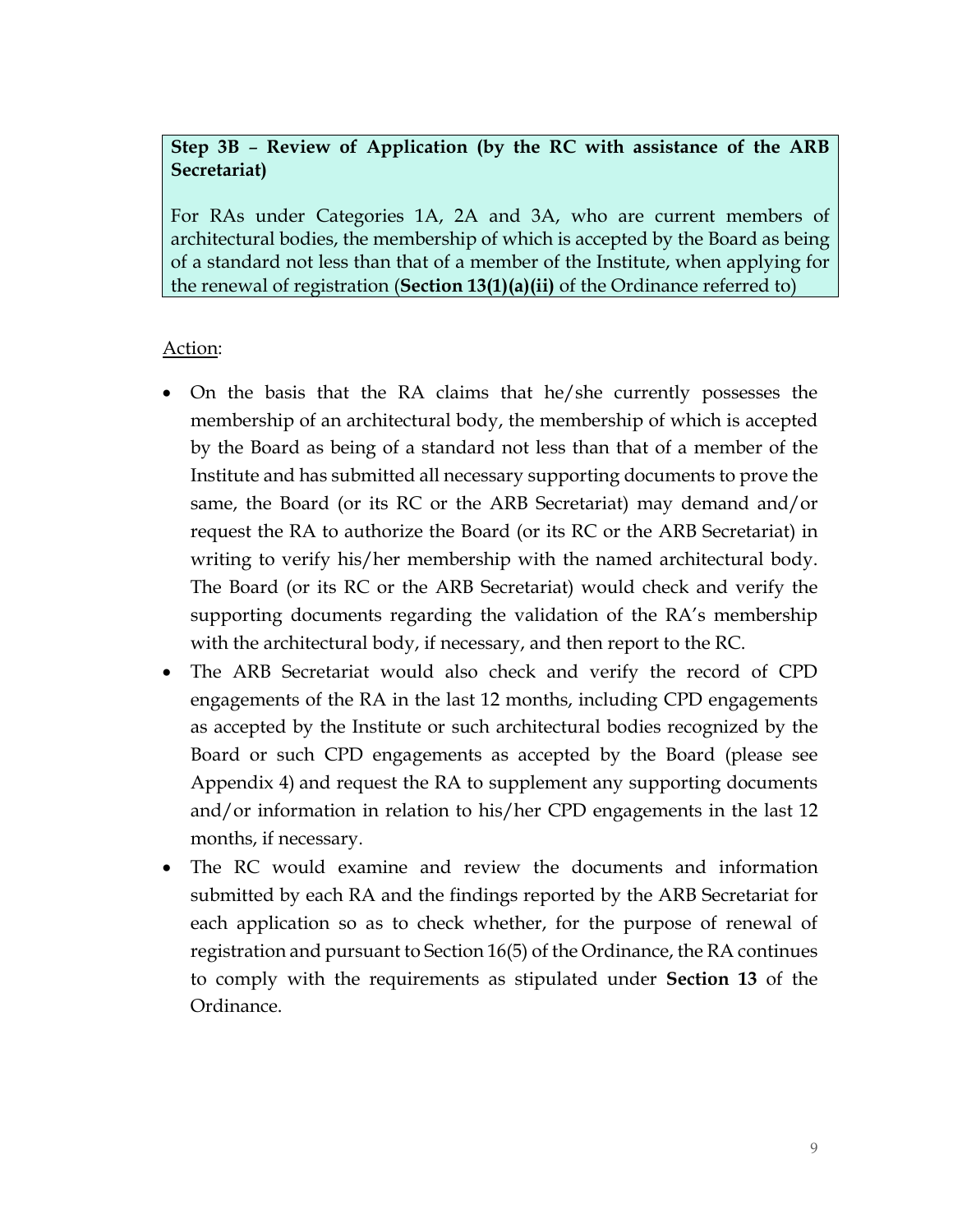## **Step 3C** – **Review of Application (by RC with assistance of the ARB Secretariat)**

For RAs under Categories 1B, 2B and 3B, who currently are neither a member of the Institute nor a member of an architectural body, the membership of which is accepted by the Board as being of a standard not less than that of a member of the Institute, but has passed such examination in architecture and other subjects and has received such training and experience as the Board may accept, either generally or in a particular case, as a qualification of a standard not less than that of a member of the Institute, when applying for renewal of registration (**Section 13(1)(a)(iii)** of the Ordinance referred to)

- On the basis that the RA claims that he/she does not possess either the membership of the Institute or any architectural body, the membership of which is accepted by the Board as being of a standard not less than that of a member of the Institute, but has passed such examination in architecture and other subjects and has received such training and experience as the Board may accept, either generally or in a particular case, as a qualification of a standard not less than that of a member of the Institute, when applying for renewal of registration, and has submitted all necessary supporting documents to prove the same, the ARB Secretariat would:
	- (i) identify the original approval record of the RA's first application registration as RA under **Section 13(1)(a)(i), 13(1)(a)(ii)** or **13(1)(a)(iii)** for the RC's information;
	- (ii) check and verify the record of the relevant professional experience of the RA for at least one year prior to his/her first application for registration as RA;
	- (iii) check and verify the record of CPD engagements of the RA in the last 12 months, including CPD engagements as accepted by the Institute or such architectural bodies recognized by the Board or such CPD engagements as accepted by the Board (please see Appendix 4(2)); and
	- (iv) request the RA to supplement any supporting documents and/or information in relation to his/her relevant professional examination,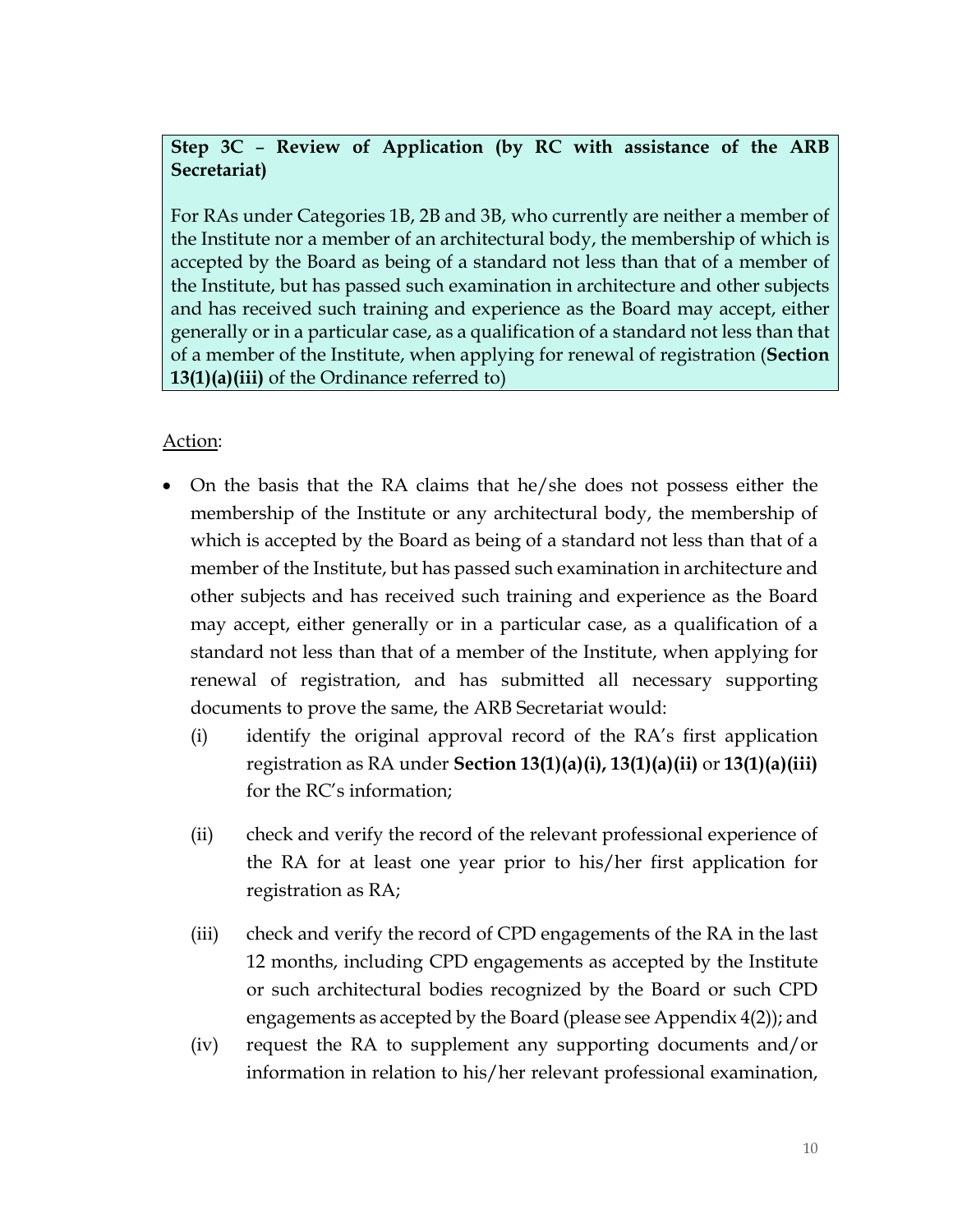training and experience and/or CPD engagements of the RA in the last 12 months, if necessary;

The ARB Secretariat would then report the findings to the RC.

- The RC would examine and review the supporting documents and information submitted by each RA and the findings reported by the ARB Secretariat for each application so as to check whether, for the purpose of renewal of registration and pursuant to Section 16(5) of the Ordinance, the RA continues to comply with the requirements as stipulated under **Section 13** of the Ordinance. For this purpose, the RC can:
	- (i) Request the RA to supplement any supporting documents and/or information in relation to his/her relevant professional examination, training and experience and/or CPD engagements of the RA in the last 12 months, if necessary.
	- (ii) Request the RA to clarify any supporting documents and/or information in relation to his/her relevant professional examination, training and experience and/or CPD engagements of the RA in the last 12 months, if necessary.

For the avoidance of doubt, each case would be considered and assessed individually according to the principles/requirements set up in the Ordinance in a fair and reasonable manner.

## **Step 4** – **Recommendation of RA's Application to the Board (by the RC)**

Last step to be taken by the RC on application for renewal of registration by RA under the Ordinance (**Sections 13, 16(5) and 17** of the Ordinance referred to)

## Action:

• As aforesaid, the RC would review and examine all necessary documents and/or supporting information submitted by each RA to check whether, for the purpose of renewal of registration and pursuant to Section 16(5) of the Ordinance, the RA continues to comply with the requirements as stipulated under **Section 13** of the Ordinance; and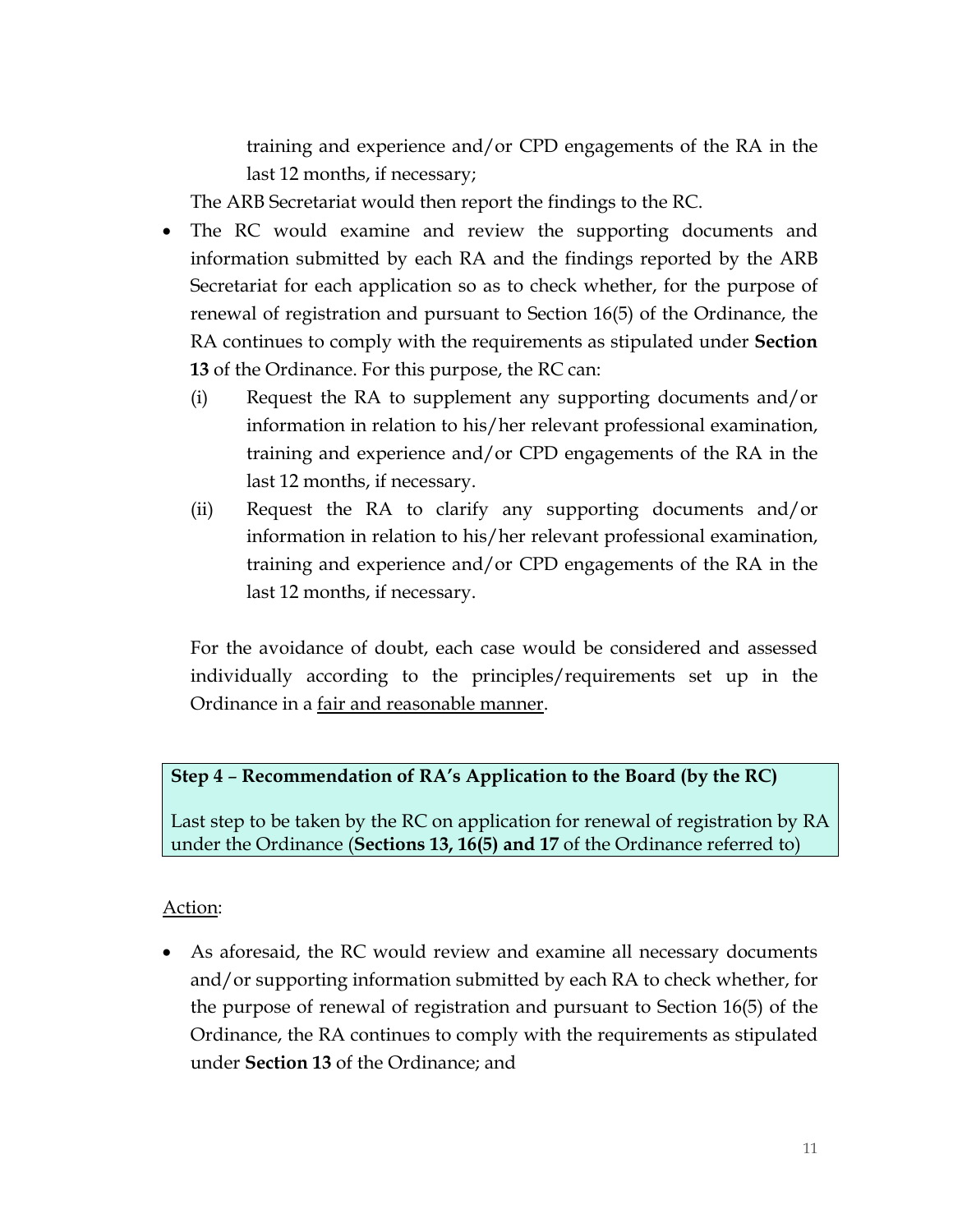• On the basis of the RA's submission, the RC would make recommendation to the Board on the acceptance or refusal of the applications for the Board's consideration.

## **Step 5** – **Consideration and Decision of Acceptance or Refusal of RA's Application (by the Board)**

Procedures to be taken by the Board on application for renewal of registration by RA under the Ordinance (**Sections 16(5) and 17** of the Ordinance referred to).

- The Board would review the recommendation made by the RC on the RA's application. The Board would make its decision to accept or refuse the RA's application. Accordingly, the Registrar would process the renewal registration or communicate the decision of refusal to the RA with reasons (as the case may be); and
- The Board is not bound by any recommendation made by the RC and may reject an application for renewal if it is satisfied that the RA does not continue to comply with the requirements set out in Section 13 of the Ordinance for the purpose of renewal of registration.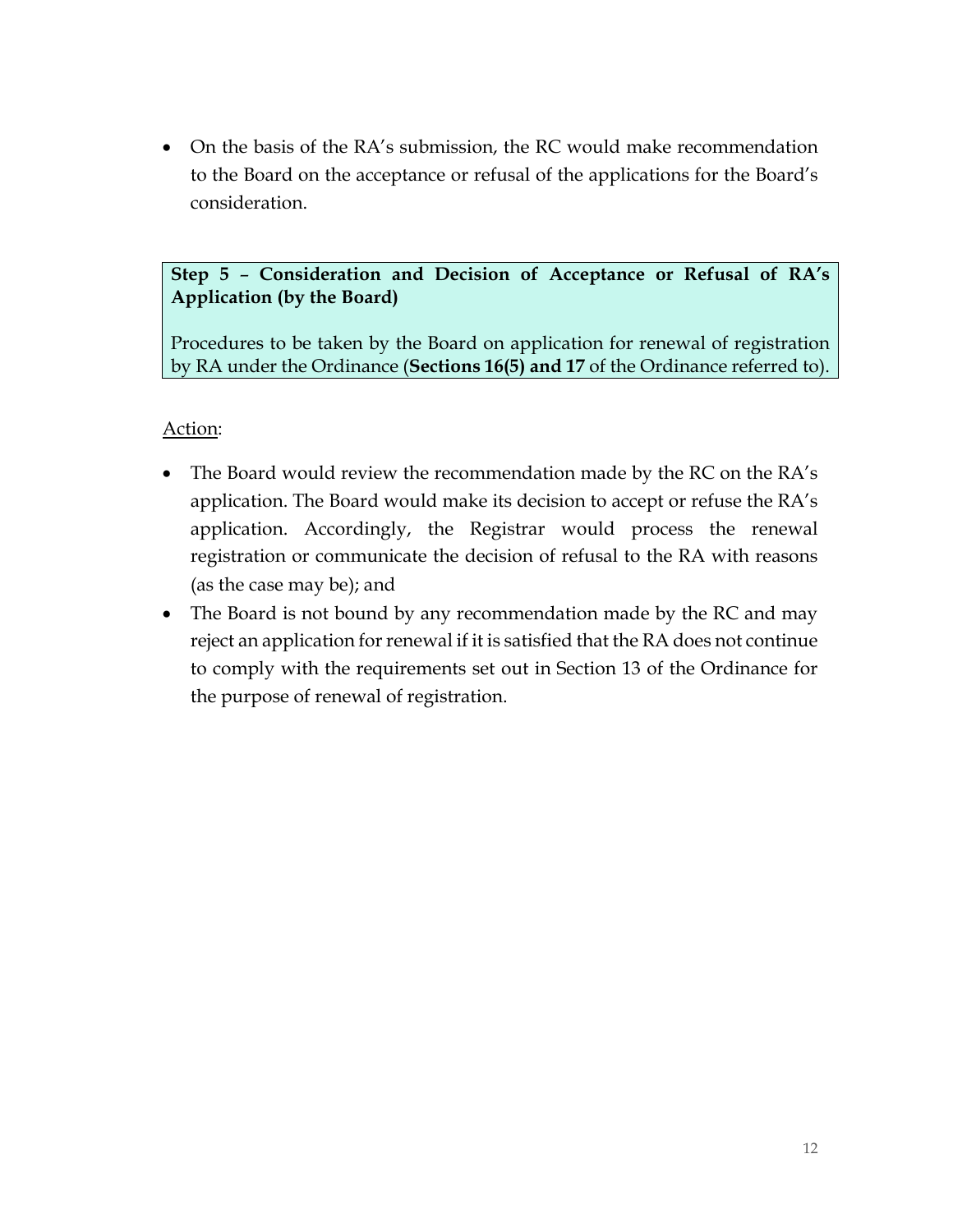#### **C. Appendix 1**

# **Flow-Chart**



by RA under the Ordinance (Section  $16(1)$  - (3) and Section 16(5) of the Ordinance

Step 3: Review of Application (by the RC with assistance of the ARB)

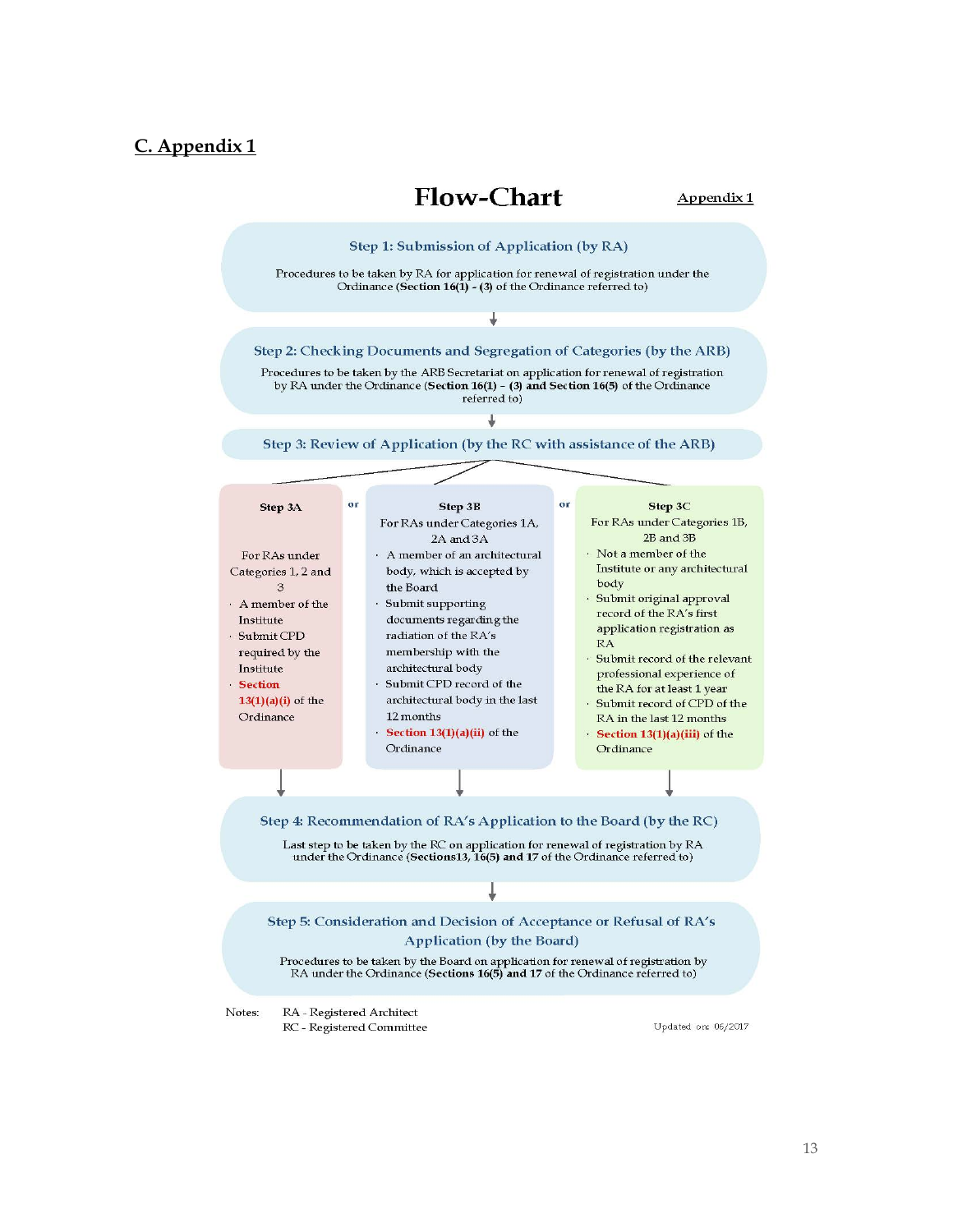#### **D. Appendix 2: Categories of Qualifications**

The Categories of Qualifications for renewal of registration as RA are listed out below:

- **Category 1:** RA who has originally been registered as a RA based on his/her qualification as a member of the Institute under **Section 13(1)(a)(i) of the Ordinance** and he/she currently continues to be a member of the Institute when applying for the renewal of registration.
- **Category 1A:** RA who has originally been registered as a RA based on his/her qualification as a member of the Institute under **Section 13(1)(a)(i) of the Ordinance**. However, he/she currently is not a member of the Institute but is a member of an architectural body, the membership of which is accepted by the Board as being of a standard not less than that of a member of the Institute, when applying for the renewal of registration.
- **Category 1B:** RA who has originally been registered as a RA based on his/her qualification as a member of the Institute under **Section 13(1)(a)(i) of the Ordinance**. Yet, the RA currently is neither a member of the Institute nor a member of an architectural body, the membership of which is accepted by the Board as being of a standard not less than that of a member of the Institute, when applying for the renewal of registration. However, he/she has passed such examination in architecture and other subjects and has received such training and experience as the Board may accept under Section  $13(1)(a)(iii)$  of the Ordinance when applying for the renewal of registration.
- **Category 2:** RA who has originally been registered as a RA based on his /her qualification as a member of an architectural body, the membership of which is accepted by the Board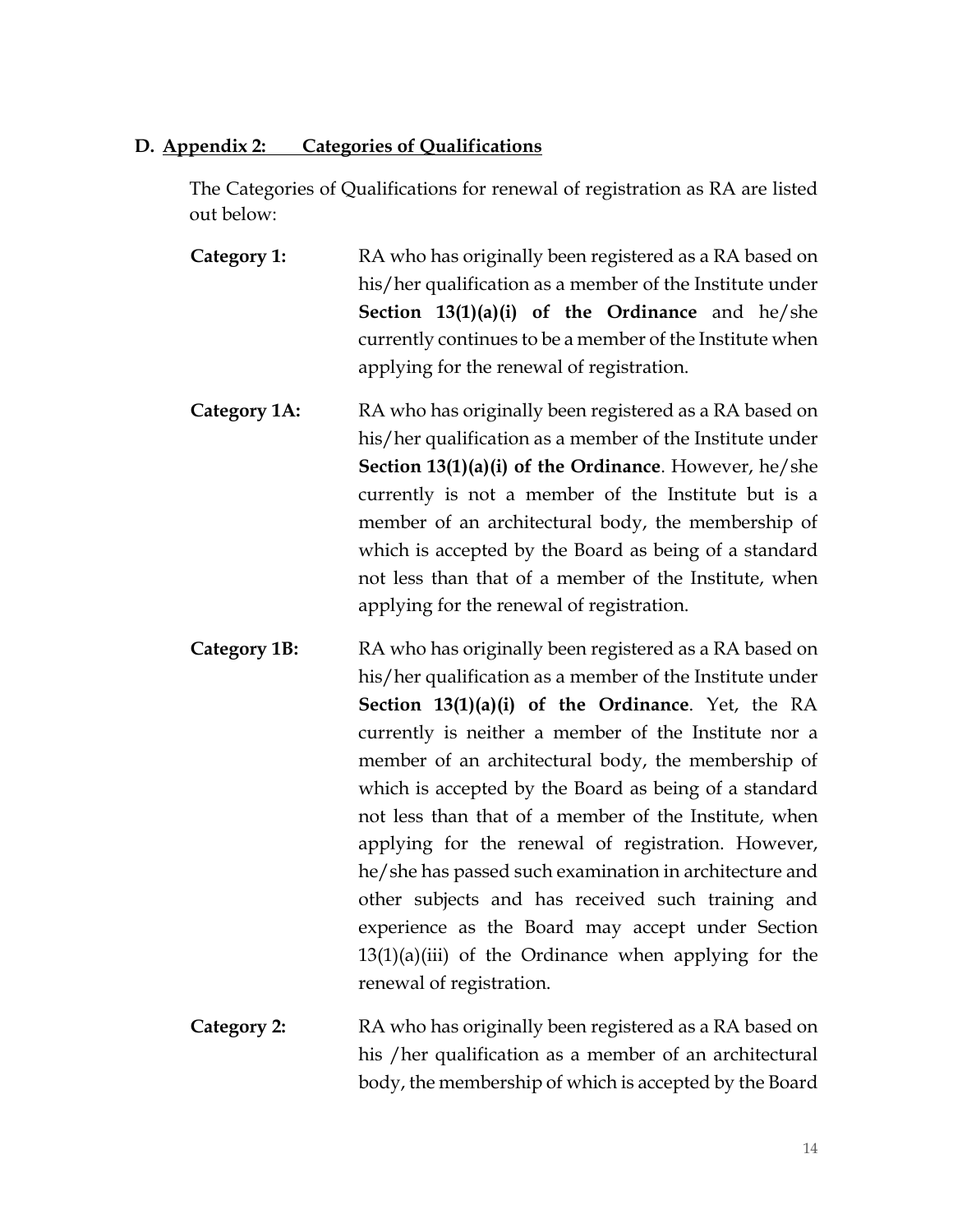as being of a standard not less than that of a member of the Institute, under **Section 13(1)(a)(ii) of the Ordinance**  and the RA currently is a member of the Institute when applying for the renewal of registration.

**Category 2A:** RA who has originally been registered as a RA based on his/her qualification as a member of an architectural body, the membership of which is accepted by the Board as being of a standard not less than that of a member of the Institute, under **Section 13(1)(a)(ii) of the Ordinance**  and the RA currently is not a member of the Institute but continues to be a member of such kind of architectural body when applying for the renewal of registration.

**Category 2B:** RA who has originally been registered as a RA based on his/her qualification as a member of an architectural body, the membership of which is accepted by the Board as being of a standard not less than that of a member of the Institute, under **Section 13(1)(a)(ii) of the Ordinance**. Yet the RA currently is neither a member of the Institute nor a member of such kind of architectural body when applying for the renewal of registration. However, he/she has passed such examination in architecture and other subjects and has received such training and experience as the Board may accept under Section  $13(1)(a)(iii)$  of the Ordinance when applying for the renewal of registration.

**Category 3:** RA who has originally been registered as a RA based on his/her qualification of passing such examinations in architecture and other subjects; and having received such training and experience as the Board may accept, either generally or in a particular case, as a qualification of a standard not less than that of a member of the Institute under **Section 13(1)(a)(iii) of the Ordinance**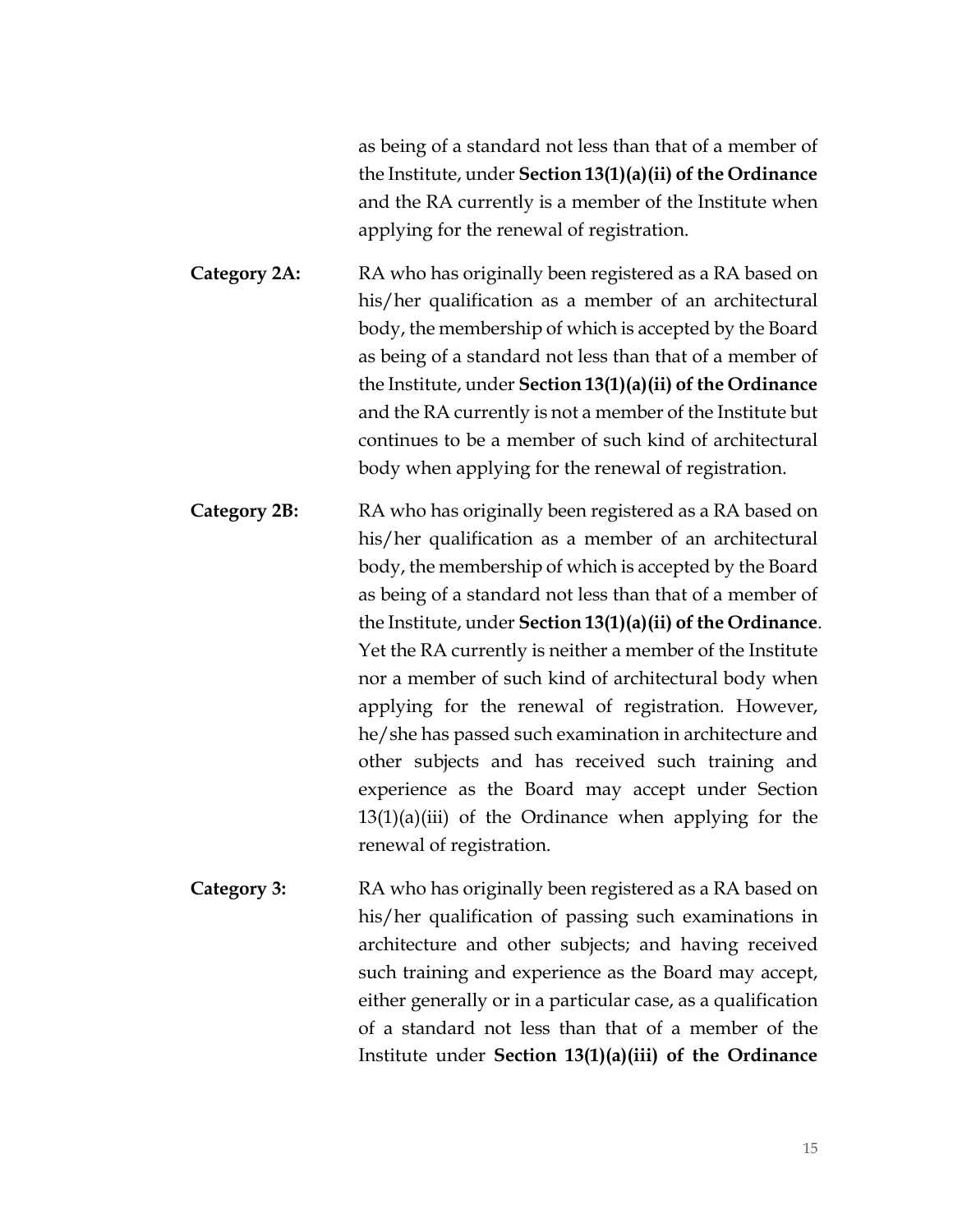and the RA is currently a member of the Institute when applying for the renewal of registration.

- **Category 3A:** RA who has originally been registered as a RA based on his/her qualification of passing such examinations in architecture and other subjects; and having received such training and experience as the Board may accept, either generally or in a particular case, as a qualification of a standard not less than that of a member of the Institute under **Section 13(1)(a)(iii) of the Ordinance**  and the RA currently is not a member of the Institute but is a member of an architectural body, the membership of which is accepted by the Board as being of a standard not less than that of a member of the Institute, when applying for the renewal of registration.
- **Category 3B:** RA who has originally been registered as a RA based on his/her qualification of passing such examinations in architecture and other subjects; and having received such training and experience as the Board may accept, either generally or in a particular case, as a qualification of a standard not less than that of a member of the Institute under **Section 13(1)(a)(iii) of the Ordinance**. Yet the RA currently is neither a member of the Institute nor a member of any architectural body, the membership of which is accepted by the Board as being of a standard not less than that of a member of the Institute, when applying for the renewal of registration. However, he/she has passed such examination in architecture and other subjects and has received such training and experience as the Board may accept under Section 13(1)(a)(iii) of the Ordinance when applying for the renewal of registration.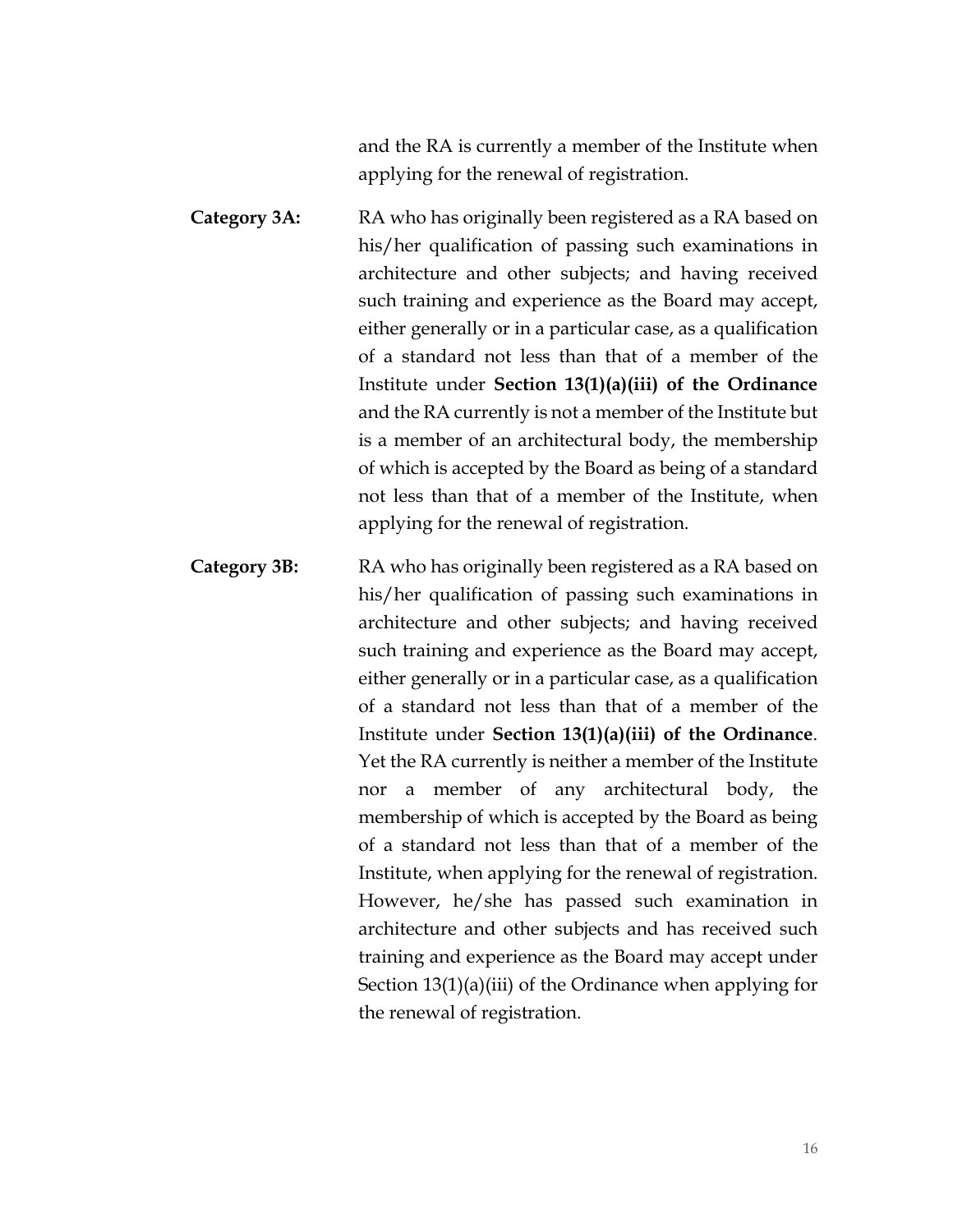# **E. Appendix 3: Documents and Fees Required for Submission of Application**

Documents required for the submission of application for renewal of registration as RA with regard to different categories include (not exhaustive):

#### **Categories 1, 2 and 3:**

- (a) the completed and signed prescribed form for application for renewal of registration; and
- (b) the cheque for prescribed fee for application of renewal of registration.

#### **Categories 1A, 2A and 3A:**

- (a) the completed and signed prescribed form for application for renewal of registration;
- (b) the documentary evidence to prove that the RA possesses the membership of an architectural body, the membership of which is accepted by the Board as being of a standard not less than that of a member of the Institute;
- (c) the documentary evidence to prove the CPD engagements completed by the RA under such architectural body or the CPD engagements completed under the Institute or such CPD engagements as accepted by the Board (please see Appendix 4(2)); and
- (d) the cheque for prescribed fee(s): (i) for application for renewal of registration and (ii) for ascertaining the items (b) and (c) as aforesaid.

#### **Categories 1B, 2B and 3B:**

(a) the completed and signed prescribed form for application for renewal of registration;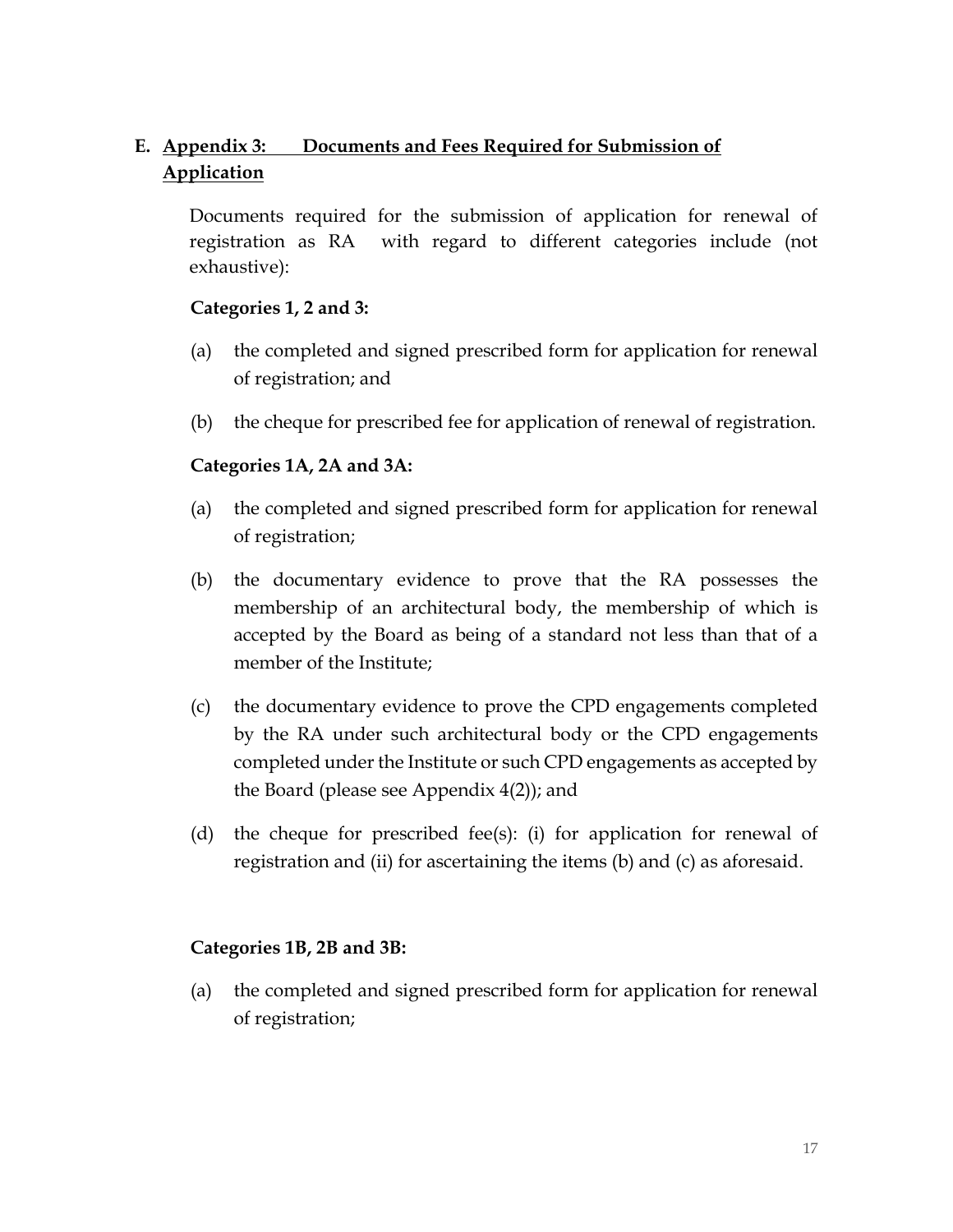- (b) all necessary supporting documents and/or supporting information to show conformity to requirement of Section 13 of the Ordinance;
- (c) the documentary evidence to prove the professional examination, training and experience of the RA, and the CPD engagements completed by the RA under such architectural bodies recognized by the Board or the CPD engagements completed under the Institute or such CPD engagements as accepted by the Board (please see Appendix 4); and
- (d) the cheque for prescribed fee(s): (i) for application for renewal of registration and (ii) for ascertaining the items (b) and (c) as aforesaid.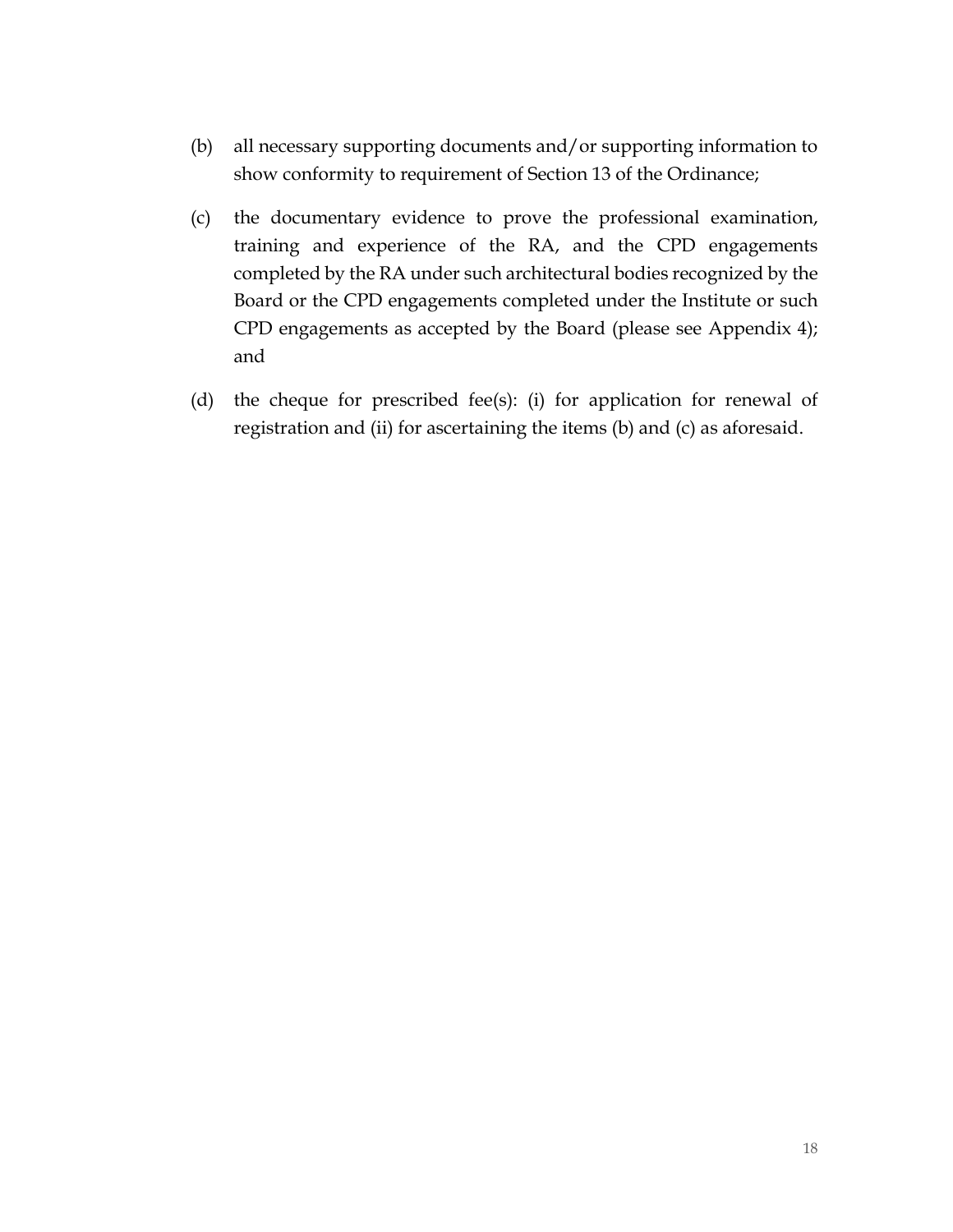# **F. Appendix 4: Reference for Relevant Professional Examination, Training and Experience and CPD Engagements**

## **(1) Relevant Professional Examination, Training and Experience**

The RA should provide his/her record of relevant professional examination, training and experience in connection with (i) design; (ii) construction; **or** (iii) fitting out of buildings, during the past 12 months prior to his/her application for renewal of registration. Some relevant examples (not exhaustive) are listed below for reference:

- (i) Building Renovation or Interior Design;
- (ii) Architectural Design;
- (iii) Urban Design / Urban Planning;
- (iv) BIM or similar;
- (v) Environment / Greening / Landscape Design;
- (vi) Project Management;
- (vii) Contract Management;
- (viii) Dispute Prevention or Dispute Resolution;
- (ix) Conservation;
- (x) IT and Technologies (e.g. E-Commerce / Construction Technologies etc.)
- (xi) Business Management, Cost Control, Finance etc.;
- (xii) Advancement in Studies of Architecture or related fields;
- (xiii) Building Maintenance and Quality Controls;
- (xiv) Beam Plus Courses/Certification.

## **(2) CPD Engagements**

The RA should provide his/her record of CPD engagements during the past 12 months prior to his/her application for renewal of registration. Some relevant examples (not exhaustive) are listed below for reference:

- (i) Attending Courses, seminars, conferences, and workshops etc. organized by the Institute, other tertiary institutes or professional institutes;
- (ii) Study tours or visits to buildings, construction sites or related exhibitions;
- (iii) Researching for and writing articles for publication;